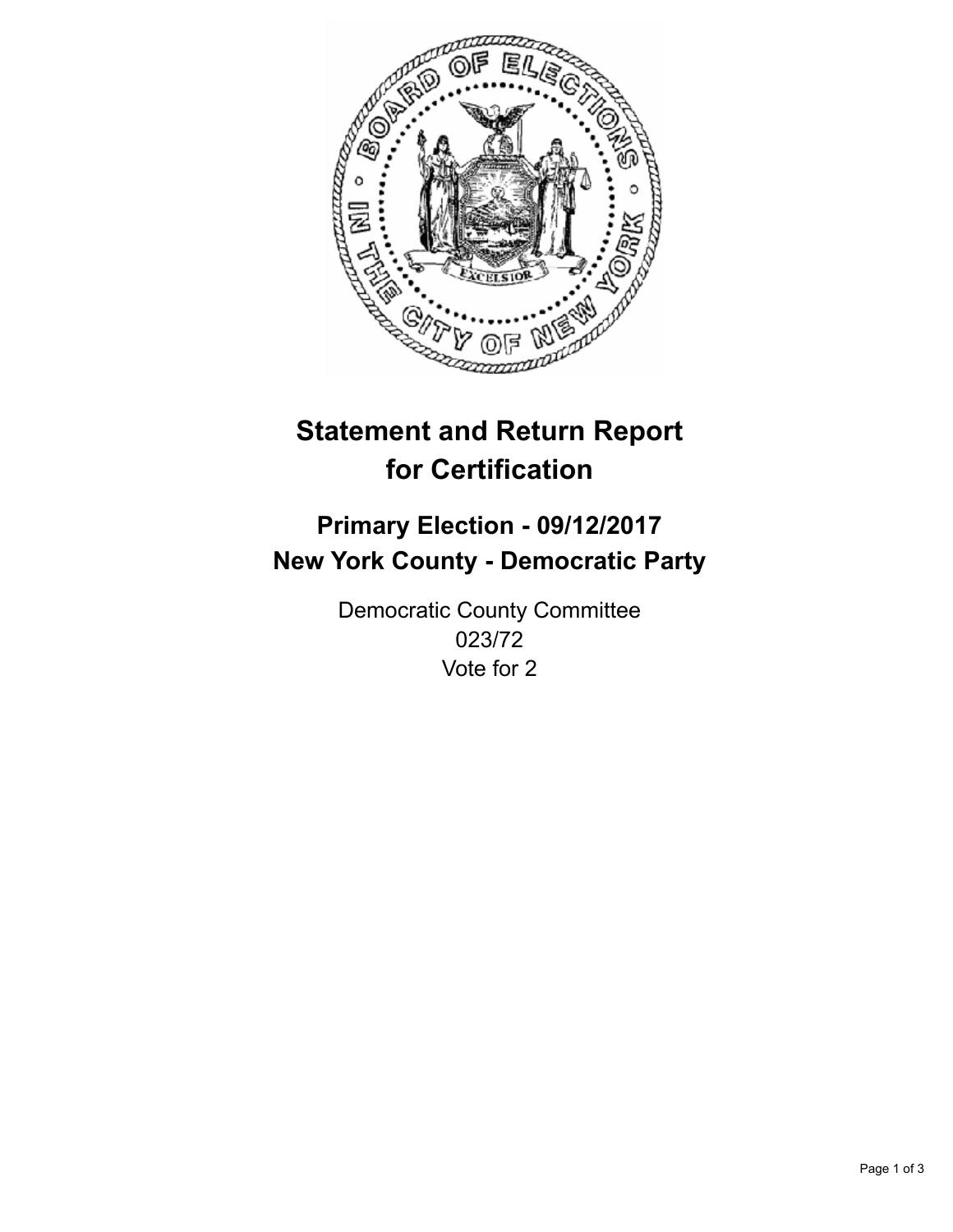

## **Assembly District 72**

| <b>PUBLIC COUNTER</b>                                    | 74 |
|----------------------------------------------------------|----|
| <b>MANUALLY COUNTED EMERGENCY</b>                        | 0  |
| ABSENTEE / MILITARY                                      | 0  |
| <b>AFFIDAVIT</b>                                         | 0  |
| <b>Total Ballots</b>                                     | 74 |
| Less - Inapplicable Federal/Special Presidential Ballots | 0  |
| <b>Total Applicable Ballots</b>                          | 74 |
| <b>JUANA LEWIS</b>                                       | 14 |
| <b>JOEL PEREZ</b>                                        | 26 |
| RAFAELA OLIVO                                            | 12 |
| <b>Total Votes</b>                                       | 52 |
| Unrecorded                                               | 96 |